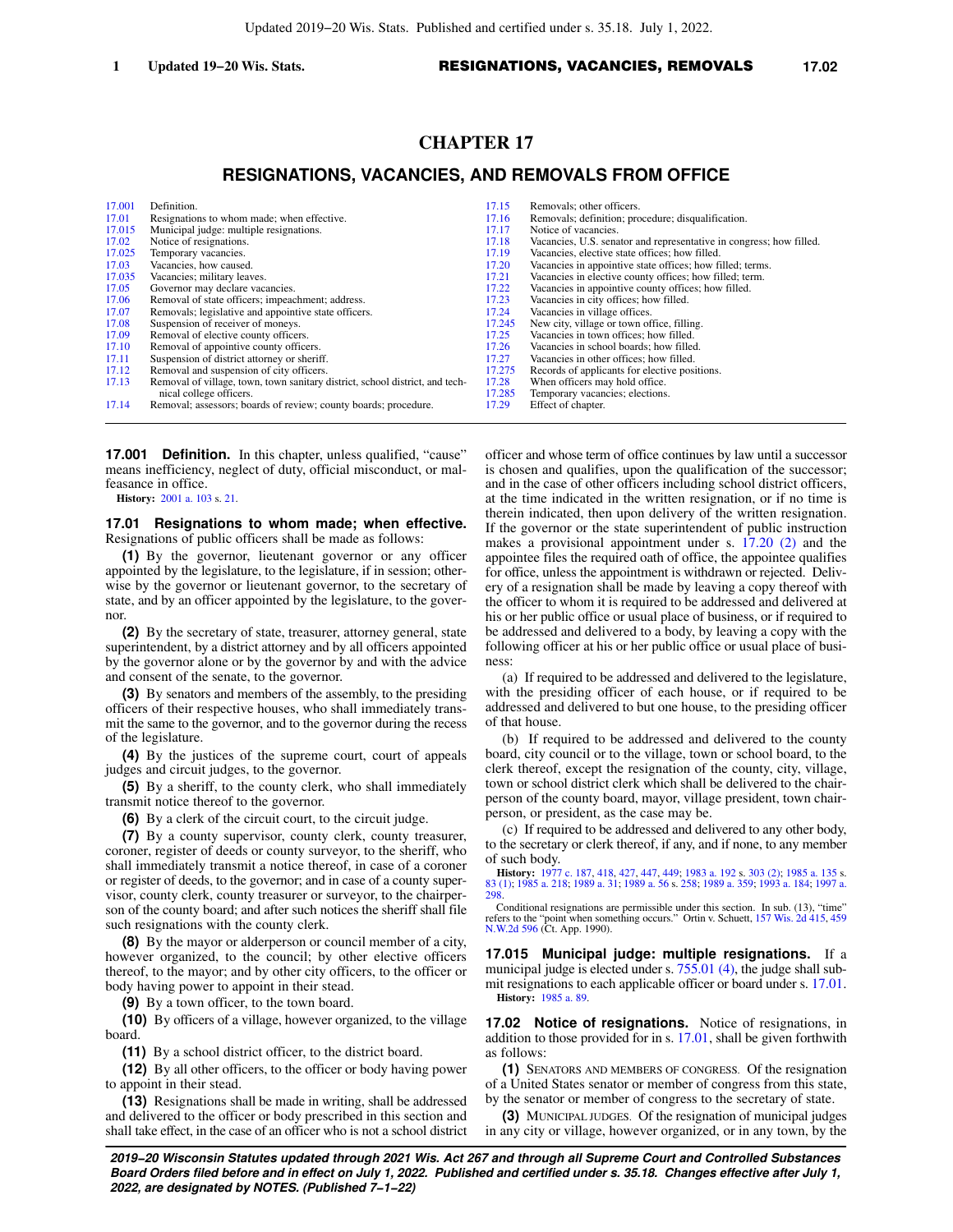### **17.02** RESIGNATIONS, VACANCIES, REMOVALS **Updated 19−20 Wis. Stats. 2**

city, village or town clerk, as the case may be, to the clerk of the circuit court for the county.

**History:** [1977 c. 305](https://docs.legis.wisconsin.gov/document/acts/1977/305); [1991 a. 316](https://docs.legis.wisconsin.gov/document/acts/1991/316).

**17.025 Temporary vacancies. (1)** EXISTENCE. Whenever the duly qualified incumbent of an office enumerated in sub. [\(4\)](https://docs.legis.wisconsin.gov/document/statutes/17.025(4)) is found to be unable to perform all of the functions of the office by incapacitation caused by illness or injury of any nature, a temporary vacancy exists.

**(2)** HOW CONVENED. (a) *Voluntary petition.* Whenever the incumbent of an office enumerated in sub. [\(4\),](https://docs.legis.wisconsin.gov/document/statutes/17.025(4)) or the incumbent's duly appointed guardian, files a written petition for a hearing to determine the incumbent's incapacitation with any member of the board requesting a hearing, the disability board shall be convened within 5 days from the date of filing said petition.

(b) *Involuntary petition.* Whenever a written petition duly signed by any 4 members of the disability board is filed with the board requesting a hearing to determine the incapacitation of the incumbent of an office enumerated in sub. [\(4\)](https://docs.legis.wisconsin.gov/document/statutes/17.025(4)), the board shall be convened within 5 days from the date of filing said petition. The petition shall be signed by at least one member of each of the political parties represented on the board.

**(3)** HEARING. (a) *When held.* Whenever the disability board has been convened it shall conduct a hearing to determine whether a temporary vacancy exists.

(b) *Proceedings.* In the conduct of the hearing any member of the board shall have the right to administer oaths, to summon and compel attendance of witnesses, and to sign and issue a subpoena. The board shall keep a record of its proceedings and a phonographic transcript shall be taken, made a part of the files and transcribed only by order of the board. The files and records of the board in proceedings under this section shall be kept in locked files and shall not be open to inspection except upon specific permission of the board. In any action or special proceeding in a court of record, such files and records shall be made available by special order of such court.

(c) *Quorum.* A quorum shall consist of 6 members. Findings shall be effective only by a secret affirmative vote of 6 members of the disability board. Said findings shall be final without right of appeal, except that after a finding of disability or inability to act, the affected incumbent may appeal such finding pursuant to ch. [227](https://docs.legis.wisconsin.gov/document/statutes/ch.%20227). The appeal shall be limited to the board record. The finding of disability or inability to act shall remain in effect during the pendency of such appeal.

(d) *Findings.* After a hearing by the disability board and a finding of disability or inability to act has been filed, a written certificate of temporary incapacity signed and authorized by the board members shall be filed in the office of the secretary of state not later than the next succeeding legal workday and when so filed shall create a temporary vacancy in such affected elected office. In the event of a finding of no disability by failure to secure 6 affirmative votes in support of the petition, the board shall dismiss the petition.

(e) *Rehearing.* The disability board shall conduct rehearings in accordance with pars. [\(b\)](https://docs.legis.wisconsin.gov/document/statutes/17.025(3)(b)) and [\(c\).](https://docs.legis.wisconsin.gov/document/statutes/17.025(3)(c)) A rehearing before the disability board to reconsider an existing finding of temporary incapacitation shall be held when petitioned as provided in sub. [\(2\),](https://docs.legis.wisconsin.gov/document/statutes/17.025(2)) but no such rehearing shall be held unless 3 months have elapsed from the date of the conclusion of the original hearing or the most recent rehearing. When the existing finding of disability or inability to act was made pursuant to a voluntary petition under sub. [\(2\)](https://docs.legis.wisconsin.gov/document/statutes/17.025(2)(a)) [\(a\)](https://docs.legis.wisconsin.gov/document/statutes/17.025(2)(a)) and more than 3 months have elapsed since such finding, such affected incumbent may file a declaration of fitness. Upon the filing of such declaration the board may reconvene on call of any member and conduct a rehearing to determine such incumbent's ability to serve. Failure to reconvene the board within 15 days from the date of filing of such declaration shall result in voiding the finding of disability or inability to act, and restore the incumbent to office.

(f) *Removal of disability.* After a board rehearing and a finding of a removal of the disability and, therefore, an ability to act, a written certificate of such finding shall be signed and authorized by the board members and shall be filed in the office of the secretary of state not later than the next succeeding legal workday and when so filed shall rescind the previously filed certificate of temporary incapacity. At such time the regularly elected incumbent shall resume the office.

**(4)** AFFECTED OFFICES AND HOW FILLED DURING DISABILITY. Whenever the board has made a finding that a temporary vacancy exists in the following offices, such office shall be filled for the period of such temporary vacancy or the balance of the unexpired term, whichever is the shorter period, as follows:

(a) *Governor.* When the temporary vacancy exists in the office of governor, the duties of the governor shall automatically be assumed by the lieutenant governor as required by [article V, sec](https://docs.legis.wisconsin.gov/document/wisconsinconstitution/V,7)[tion 7,](https://docs.legis.wisconsin.gov/document/wisconsinconstitution/V,7) of the constitution.

(b) *Lieutenant governor.* When the temporary vacancy exists in the office of lieutenant governor during the continuance of a vacancy in the office of governor, the duties of the office of governor shall be assumed by the secretary of state as required by [article](https://docs.legis.wisconsin.gov/document/wisconsinconstitution/V,8) [V, section 8](https://docs.legis.wisconsin.gov/document/wisconsinconstitution/V,8), of the constitution.

(c) *Secretary of state; state treasurer.* When the temporary vacancy exists in the office of secretary of state or in the office of state treasurer, the duties of the office shall be assumed, respectively, by the first emergency interim successor designated under s. [323.53 \(2\)](https://docs.legis.wisconsin.gov/document/statutes/323.53(2)) or, if no such designation has been made for the respective office, then by a deputy appointed by the governor.

(d) *Attorney general; state superintendent.* When the temporary vacancy exists in the office of attorney general or in the office of state superintendent of public instruction, the duties of the office shall be assumed, respectively, by the deputy under s. [15.04](https://docs.legis.wisconsin.gov/document/statutes/15.04(2)) [\(2\)](https://docs.legis.wisconsin.gov/document/statutes/15.04(2)) or, if such office is vacant, by a deputy appointed by the governor.

**History:** [1971 c. 40](https://docs.legis.wisconsin.gov/document/acts/1971/40) s. [93;](https://docs.legis.wisconsin.gov/document/acts/1971/40,%20s.%2093) [1975 c. 332](https://docs.legis.wisconsin.gov/document/acts/1975/332); [1977 c. 196](https://docs.legis.wisconsin.gov/document/acts/1977/196) s. [131](https://docs.legis.wisconsin.gov/document/acts/1977/196,%20s.%20131); [1977 c. 449;](https://docs.legis.wisconsin.gov/document/acts/1977/449) [1979 c.](https://docs.legis.wisconsin.gov/document/acts/1979/361) [361](https://docs.legis.wisconsin.gov/document/acts/1979/361) s. [113](https://docs.legis.wisconsin.gov/document/acts/1979/361,%20s.%20113); [1983 a. 192;](https://docs.legis.wisconsin.gov/document/acts/1983/192) [1991 a. 316;](https://docs.legis.wisconsin.gov/document/acts/1991/316) [1995 a. 27](https://docs.legis.wisconsin.gov/document/acts/1995/27) s. [9145 \(1\)](https://docs.legis.wisconsin.gov/document/acts/1995/27,%20s.%209145); [1997 a. 27;](https://docs.legis.wisconsin.gov/document/acts/1997/27) [2009 a. 42](https://docs.legis.wisconsin.gov/document/acts/2009/42).

**17.03 Vacancies, how caused.** Except as otherwise provided, a public office is vacant when:

- **(1)** The incumbent dies.
- **(2)** The incumbent resigns.
- **(3)** The incumbent is removed.
- **(4)** The incumbent ceases to be a resident of:
- (a) This state; or

(b) If the office is legislative, the district from which elected; or

(bm) If the office is a district attorney, the prosecutorial unit from which elected; or

(c) If the office is local and elective, the county, city, village, town, district or area from which elected, except as provided in ss. [60.30 \(6\)](https://docs.legis.wisconsin.gov/document/statutes/60.30(6)), [119.08 \(1\) \(c\)](https://docs.legis.wisconsin.gov/document/statutes/119.08(1)(c)) and [120.05 \(1\) \(d\);](https://docs.legis.wisconsin.gov/document/statutes/120.05(1)(d)) or

(d) If the office is local and appointive, and residency, subject to s. [66.0502,](https://docs.legis.wisconsin.gov/document/statutes/66.0502) is a local requirement, the county, city, village, town, district, or area within which the duties of the office are required to be discharged.

**(4m)** In the case of a school district office, the incumbent is absent from the district for a period exceeding 60 days.

**(5)** Whether or not sentenced to imprisonment, the incumbent is convicted and sentenced by a state or federal court for treason, felony or other crime of whatsoever nature punishable by imprisonment in any jail or prison for one year or more, or for any offense involving a violation of the incumbent's official oath. A vacancy so created is not affected by a stay of execution of judgment. Reversal of the judgment, but not a pardon, immediately restores the incumbent to office if the term has not expired and entitles the incumbent to the emoluments of the office for the time the incumbent would have served in the office but for the judgment.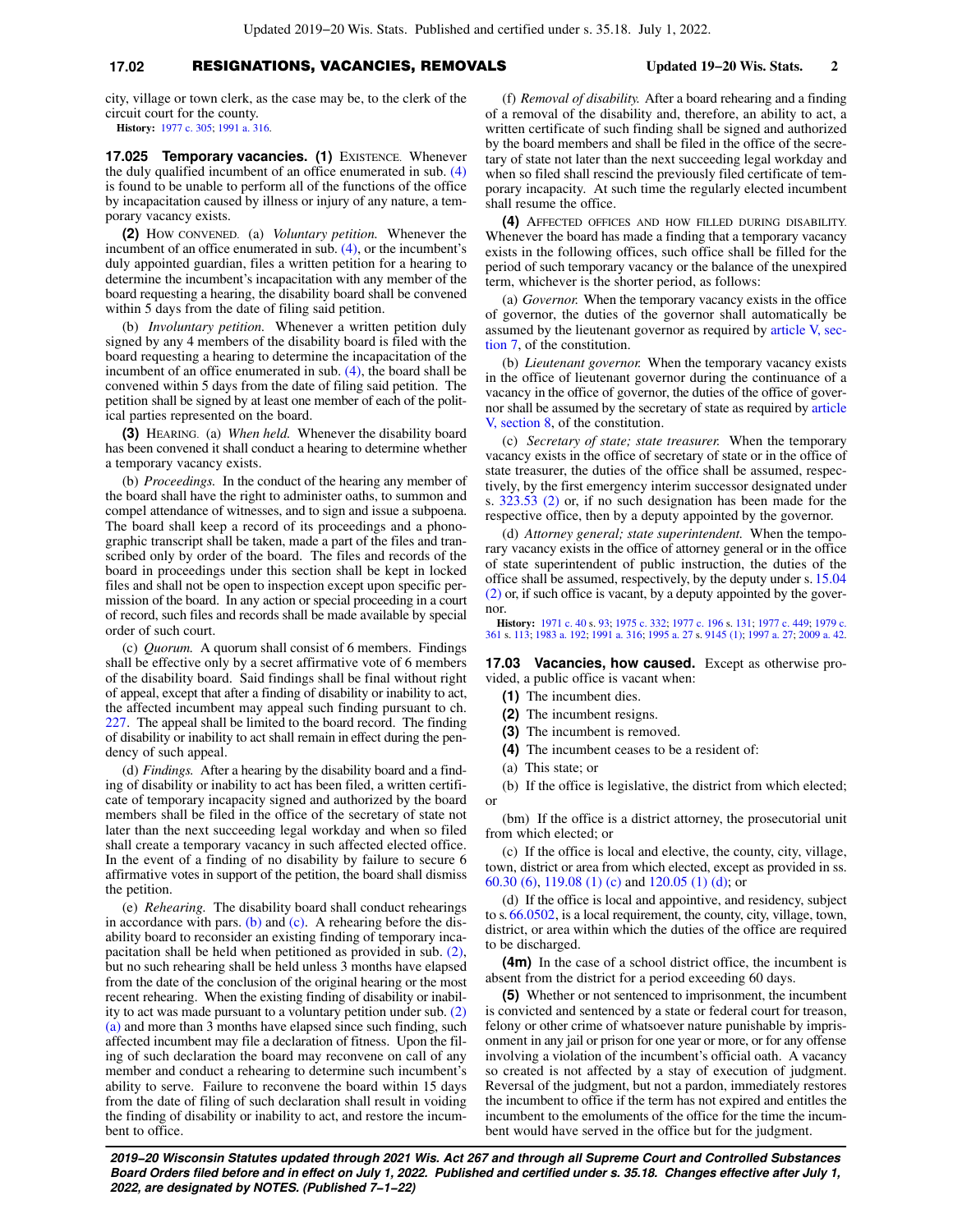#### **3 Updated 19−20 Wis. Stats.** RESIGNATIONS, VACANCIES, REMOVALS **17.08**

**(6)** A competent tribunal voids the election or appointment; or adjudges the incumbent to be incapable of understanding the objective of the elective process; or places the incumbent under guardianship, unless the court finds that the incumbent is competent to exercise the right to vote.

**(7)** A person elected or appointed or reelected or reappointed to any office neglects or refuses to take and file the official oath or to execute or renew the official bond if required, or to file the oath or bond as prescribed by law.

**(8)** The incumbent neglects or refuses to execute and file an additional bond, when lawfully required, as prescribed by law.

**(9)** A person elected or appointed to fill a vacancy or for a full term declines the office in writing or dies before qualifying or declines in writing or dies before the time when, by law, the person should enter upon the duties of the office to which elected or appointed.

**(10)** If the office is elective, the incumbent's term expires, except for the office of sheriff, coroner, register of deeds or district attorney.

**(11)** If the office is a school board seat, the first annual school meeting of a school district fails to elect school board members for the district.

**(12)** The offices are established upon the creation by the legislature of a new county and a new town.

**(13)** Any other event occurs which is declared by any special provision of law to create a vacancy.

**History:** [1971 c. 154](https://docs.legis.wisconsin.gov/document/acts/1971/154); [1971 c. 304](https://docs.legis.wisconsin.gov/document/acts/1971/304) s. [29 \(1\);](https://docs.legis.wisconsin.gov/document/acts/1971/304,%20s.%2029) [1979 c. 249](https://docs.legis.wisconsin.gov/document/acts/1979/249); [1983 a. 484](https://docs.legis.wisconsin.gov/document/acts/1983/484); [1985 a. 304](https://docs.legis.wisconsin.gov/document/acts/1985/304), [312](https://docs.legis.wisconsin.gov/document/acts/1985/312), [332](https://docs.legis.wisconsin.gov/document/acts/1985/332); [1987 a. 391](https://docs.legis.wisconsin.gov/document/acts/1987/391); [1989 a. 31](https://docs.legis.wisconsin.gov/document/acts/1989/31), [241](https://docs.legis.wisconsin.gov/document/acts/1989/241); [2005 a. 387;](https://docs.legis.wisconsin.gov/document/acts/2005/387) [2013 a. 20](https://docs.legis.wisconsin.gov/document/acts/2013/20).

**Cross−reference:** See s. [59.20 \(1\)](https://docs.legis.wisconsin.gov/document/statutes/59.20(1)) for county supervisor residency requirement. **Cross−reference:** See s. [196.675](https://docs.legis.wisconsin.gov/document/statutes/196.675) for vacancies in office if district attorney, city attorney, assistant city attorney, or judicial officer is employed by a common carrier.

City officers are subject to s. 17.03 vacancy provisions. Wellnitz v. Wauwatosa Police & Fire Commissioners, [151 Wis. 2d 306](https://docs.legis.wisconsin.gov/document/courts/151%20Wis.%202d%20306), [444 N.W.2d 412](https://docs.legis.wisconsin.gov/document/courts/444%20N.W.2d%20412) (Ct. App. 1989). The felony conviction and sentencing of a state senator creates a vacancy in the

office without any action by the senate. 65 Atty. Gen. 264. No vacancy occurs under sub. (4) when a supervisor's residence remains the same but the district boundaries have changed. [76 Atty. Gen. 10.](https://docs.legis.wisconsin.gov/document/oag/vol76-10)

**17.035 Vacancies; military leaves. (1)** If an elected or appointed official or employee of any city, village, town or school district however organized shall enter the armed forces of the United States and shall remove himself or herself temporarily from the municipality or district for which that person is an officer or employee such temporary removal shall constitute a temporary vacancy in such office or position.

**(3)** Temporary vacancies shall be filled as other vacancies are filled, except that no election need be held to fill any part of a temporary vacancy. The term of the person appointed temporarily shall not extend beyond the expiration of the term of the officer or employee who entered federal service. In the event the original officer or employee completes the federal service and returns to the district or municipality during his or her original term of office, the officer or employee may file with the clerk of the district or municipality, within 40 days of completing the federal service, a statement under oath that the federal service has terminated and that the officer or employee elects to resume the office or position. Upon the filing of the statement the term of the temporary officer or employee shall cease, and the returning officer or employee shall be entitled to resume the duties of the office.

**History:** [1991 a. 316](https://docs.legis.wisconsin.gov/document/acts/1991/316); [1993 a. 246](https://docs.legis.wisconsin.gov/document/acts/1993/246).

**17.05 Governor may declare vacancies.** The governor may declare vacant the office of any state officer required by law to execute an official bond whenever a judgment is obtained against such officer for a breach of the conditions of such bond.

**17.06 Removal of state officers; impeachment; address.** (1) Any civil officer of this state may be removed from office by impeachment for corrupt conduct in office, or for crimes and misdemeanors as provided in [article VII, section 1](https://docs.legis.wisconsin.gov/document/wisconsinconstitution/VII,1), of the constitution; and any supreme court justice or circuit court judge may also be removed from office by address of both houses

of the legislature as provided in [article VII, section 13](https://docs.legis.wisconsin.gov/document/wisconsinconstitution/VII,13), of the constitution.

**(2)** In this section, "address" means a procedure for removal of a judge from office based on a document entitled "Address" which specifies charges against a judge alleging misconduct or that the judge is not physically or mentally qualified to exercise the judicial functions of the judge's office. A copy of the address containing the charges against the judge shall be served upon the judge. The judge shall have the opportunity of being heard to present a defense against the charges. The judge may be removed from office by address of both houses of the legislature if two−thirds of all members elected to each house concur therein.

**(3)** A district attorney may be removed by the governor, for cause.

**History:** [1971 c. 142;](https://docs.legis.wisconsin.gov/document/acts/1971/142) [1983 a. 192](https://docs.legis.wisconsin.gov/document/acts/1983/192); [1989 a. 31](https://docs.legis.wisconsin.gov/document/acts/1989/31); [1991 a. 316](https://docs.legis.wisconsin.gov/document/acts/1991/316).

**17.07 Removals; legislative and appointive state officers.** Removals from office of legislative and appointive state officers may be made as follows:

**(1)** Officers elected by either house of the legislature, by the house that elected them, at pleasure.

**(2)** State officers appointed by the legislature, by that body, at pleasure; or by the governor during the recess of the legislature, for cause.

**(3)** State officers serving in an office that is filled by appointment of the governor for a fixed term by and with the advice and consent of the senate, or serving in an office that is filled by appointment of any other officer or body for a fixed term subject to the concurrence of the governor, by the governor at any time, for cause.

**(3m)** Notwithstanding sub. [\(3\),](https://docs.legis.wisconsin.gov/document/statutes/17.07(3)) the parole commission chairperson may be removed by the governor, at pleasure.

**(4)** State officers serving in an office that is filled by appointment of the governor with the advice and consent of the senate to serve at the pleasure of the governor, or serving in an office that is filled by appointment of any other officer or body for an indefinite term subject to the concurrence of the governor, by the governor at any time.

**(5)** State officers serving in an office that is filled by appointment of the governor alone for a fixed or indefinite term or to supply a vacancy in any office, elective or appointive, except justices of the supreme court and judges and the adjutant general, by the governor at pleasure; the adjutant general, by the governor, at any time, for cause or for withdrawal of federal recognition of his or her commission under [32 USC 323;](https://docs.legis.wisconsin.gov/document/usc/32%20USC%20323) and all officers appointed by the governor during the recess of the legislature whose appointments are required to be later confirmed by the senate shall be deemed to be appointed by the governor alone until so confirmed.

**(6)** Other state officers serving in an office that is filled by appointment of any officer or body without the concurrence of the governor, by the officer or body having the authority to make appointments to that office, at pleasure, except that officers appointed according to merit and fitness under and subject to ch. [230](https://docs.legis.wisconsin.gov/document/statutes/ch.%20230) or officers whose removal is governed by ch. [230](https://docs.legis.wisconsin.gov/document/statutes/ch.%20230) may be removed only in conformity with that chapter.

**History:** [1971 c. 211](https://docs.legis.wisconsin.gov/document/acts/1971/211); [1977 c. 196](https://docs.legis.wisconsin.gov/document/acts/1977/196) s. [131;](https://docs.legis.wisconsin.gov/document/acts/1977/196,%20s.%20131) [1979 c. 221](https://docs.legis.wisconsin.gov/document/acts/1979/221); [1987 a. 63;](https://docs.legis.wisconsin.gov/document/acts/1987/63) [1989 a. 121](https://docs.legis.wisconsin.gov/document/acts/1989/121); [1991 a. 32](https://docs.legis.wisconsin.gov/document/acts/1991/32); [1995 a. 27;](https://docs.legis.wisconsin.gov/document/acts/1995/27) [2009 a. 28;](https://docs.legis.wisconsin.gov/document/acts/2009/28) [2011 a. 38;](https://docs.legis.wisconsin.gov/document/acts/2011/38) [2013 a. 203](https://docs.legis.wisconsin.gov/document/acts/2013/203).

Council members had authority to remove the executive director of the council. Terrien v. Metropolitan Milwaukee Criminal Justice Council, [455 F. Supp. 1375](https://docs.legis.wisconsin.gov/document/courts/455%20F.%20Supp.%201375) (1978).

**17.08 Suspension of receiver of moneys. (1)** The governor may summarily suspend from office any appointive state officer who collects, receives or handles public moneys, if it appears to the governor by reason of action, proceedings, charges or credible information that the officer has in any particular willfully neglected the officer's duty in connection with public moneys. The suspension shall continue until the final determination of the action or proceedings or of the investigation of the charges or information, or pending any proceedings to remove the officer from office as provided by law for neglect of duty, and a compe-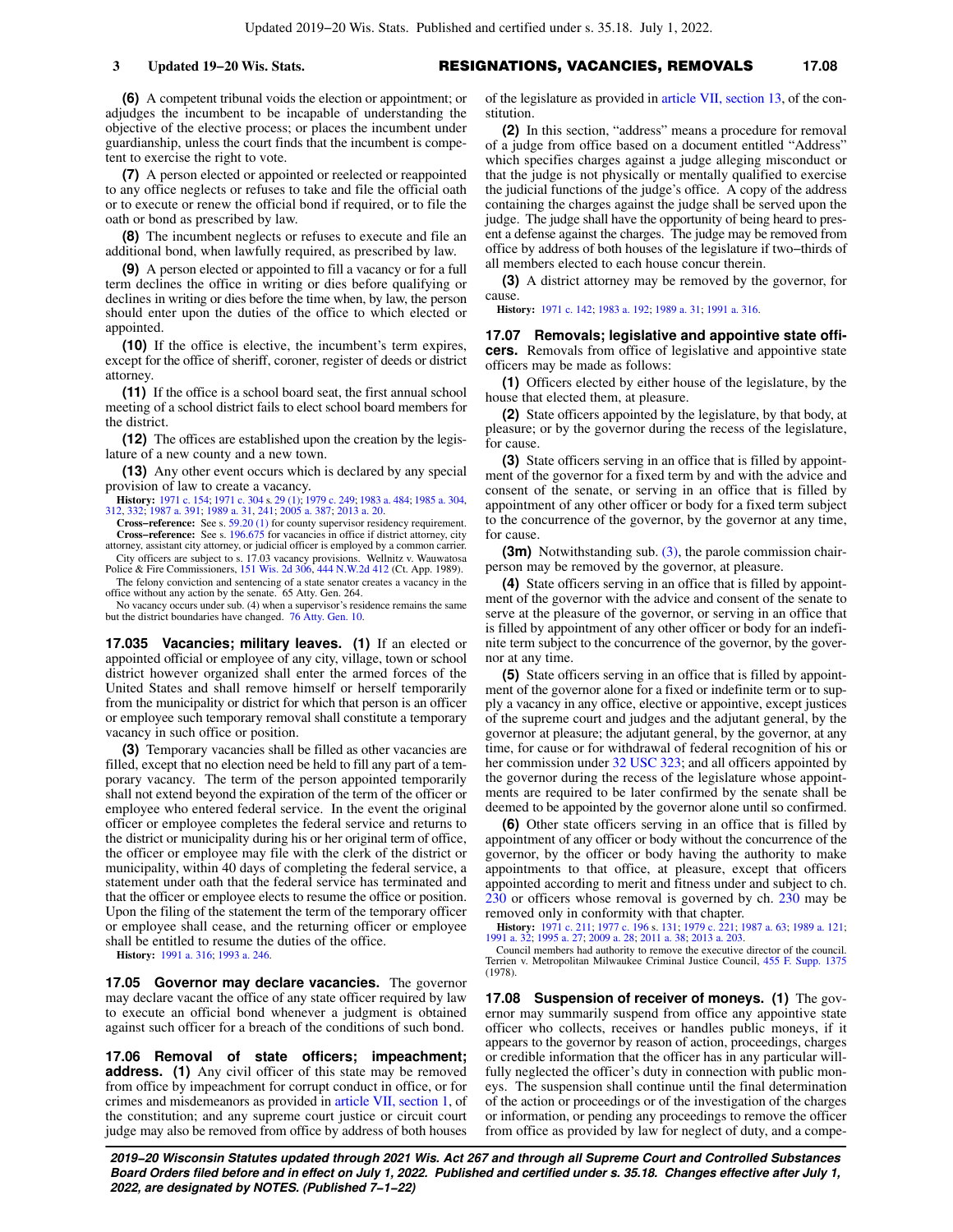#### **17.08** RESIGNATIONS, VACANCIES, REMOVALS **Updated 19−20 Wis. Stats. 4**

tent person shall be appointed, in the manner and by the appointing power prescribed for filling vacancies in the affected office, to discharge the duties of the officer during the officer's suspension. If it is determined in the action or proceedings or is found upon investigation that the officer has not in any particular willfully neglected the officer's duty in connection with public moneys, and that fact is certified to the secretary of state by the judge, governor or other officer who conducted the action, proceedings or investigation, the suspended officer, unless the officer has been removed from office for any cause provided by law, shall thereby be restored to office, if the term for which the officer was elected or appointed has not expired, and shall thereby become entitled to the emoluments of the office for all of the time the officer would have served therein had the officer not been suspended as herein provided.

**(2)** This section in no manner impairs or restricts the power of the governor or other officer or body to remove any officer from office as provided by law.

**History:** [1991 a. 316](https://docs.legis.wisconsin.gov/document/acts/1991/316).

**17.09 Removal of elective county officers.** Elective county officers may be removed from office as follows:

**(1)** COUNTY CLERK; TREASURER; SURVEYOR; SUPERVISOR. The county clerk, county treasurer or surveyor, or a county supervisor, by the county board, for cause, by a vote of two−thirds of all the supervisors entitled to seats on such board.

**(2)** CLERK OF CIRCUIT COURT. The clerk of the circuit court, by the judge or a majority of judges of the circuit court for the clerk's county, for cause.

**(5)** OTHER ELECTIVE COUNTY OFFICERS. The sheriff, coroner or register of deeds, by the governor, for cause.

**History:** [1977 c. 449](https://docs.legis.wisconsin.gov/document/acts/1977/449); [1979 c. 32;](https://docs.legis.wisconsin.gov/document/acts/1979/32) [1989 a. 31.](https://docs.legis.wisconsin.gov/document/acts/1989/31)

Removal is governed by s. 17.16 and contemplates a determination of cause by the board. An ordinance making a violation *ipso facto* cause for removal impermissibly circumvents that procedure. 66 Atty. Gen. 148.

**17.10 Removal of appointive county officers. (1)** APPOINTED BY GOVERNOR. County officers appointed by the governor may be removed at pleasure by the governor.

**(2)** APPOINTED BY COUNTY BOARD. County officers appointed by the county board may be removed at pleasure by the county board. All removals may be made by an affirmative vote of two− thirds of the supervisors entitled to seats on the county board. Removal of personnel supported by federal funds shall comply with federal law applicable to those personnel.

**(3)** APPOINTED BY CHAIRPERSON OF COUNTY BOARD. County officers appointed by the chairperson of the county board may be removed at pleasure by the chairperson, except members of the county civil service commission who may be removed at pleasure by the county board under sub. [\(2\)](https://docs.legis.wisconsin.gov/document/statutes/17.10(2)). A county commissioner of elections so removed may appeal to the county board within 10 days after removal; the county board shall conduct a hearing in the manner determined by it and shall determine the question of removal.

**(4)** APPOINTED BY THE CIRCUIT JUDGE. County officers appointed by a judge or judges of the circuit court may be removed at pleasure by the judge or a majority of the judges authorized to appoint the officers' successors.

**(5)** APPOINTED BY THE COUNTY JUDGE. County officers appointed by the county judge may be removed at pleasure by the circuit judge or a majority of the circuit judges authorized to appoint the officers' successors.

**(6)** OTHERS. All other appointive county officers may be removed at pleasure by the officer or body that appointed them. Removals by a body, other than the county board, consisting of 3 or more members may be made by an affirmative vote of two− thirds of all the members thereof.

**(7)** GENERAL EXCEPTION. (a) Notwithstanding subs. [\(1\)](https://docs.legis.wisconsin.gov/document/statutes/17.10(1)) to [\(6\),](https://docs.legis.wisconsin.gov/document/statutes/17.10(6)) county officers appointed according to merit and fitness under and subject to a civil service law, or whose removal is governed by such a law, shall be removed only as therein provided.

(b) Notwithstanding subs. [\(1\)](https://docs.legis.wisconsin.gov/document/statutes/17.10(1)) to  $(6)$ , a county may by ordinance provide that any county officer appointed by the county board or the chairperson of the county board may be removed only for inefficiency, neglect of duty, official misconduct, or malfeasance in office. This paragraph does not apply to an officer who is appointed to the classified civil service of the county or who serves at the pleasure of an appointing authority other than the county board or chairperson of the county board.

**History:** [1977 c. 354;](https://docs.legis.wisconsin.gov/document/acts/1977/354) [1983 a. 192](https://docs.legis.wisconsin.gov/document/acts/1983/192); [1985 a. 29](https://docs.legis.wisconsin.gov/document/acts/1985/29); [1995 a. 77;](https://docs.legis.wisconsin.gov/document/acts/1995/77) [2017 a. 150](https://docs.legis.wisconsin.gov/document/acts/2017/150).

In a county that does not have a county executive or administrator, the personnel committee of the county board does not possess the statutory authority to remove the county social services director. The county board may not, under s. 59.025, 1993 stats., [now s. 59.03 (1)], transfer the authority to appoint. [81 Atty. Gen. 145.](https://docs.legis.wisconsin.gov/document/oag/vol81-145) Removal of the chairperson of a county board may be at the will of a simple major-

ity of the board under s. 59.12. This section is inapplicable. Sub. (2) applies only to persons who are removed from a position as a county officer. Ending the tenure of a member of the county board as chair of the board does not oust that member from county office but only from a particular position on the board. [OAG 1−07](https://docs.legis.wisconsin.gov/document/oag/oag1-07).

**17.11 Suspension of district attorney or sheriff. (1)** If any district attorney or sheriff is arrested for or charged with any offense against the laws of this state, or if the governor is credibly informed that any district attorney or sheriff is guilty of any offense against the laws of this state, or that proceedings are pending before any court or officer involving any criminal charge against any district attorney or sheriff, or that any district attorney or sheriff willfully neglects or refuses to perform that district attorney's or sheriff's duties, the governor shall in the case of a felony and may in the case of a misdemeanor suspend the district attorney or sheriff from office until the charge shall be investigated and finally determined. The governor shall, in the case of the district attorney, appoint the attorney general or one of the attorney general's assistants or some competent attorney of the state, and the governor shall, in the case of the sheriff, appoint a suitable person, to discharge the duties of the affected office during the suspension.

**(2)** (a) The state shall pay an attorney temporarily appointed under sub. [\(1\)](https://docs.legis.wisconsin.gov/document/statutes/17.11(1)) for his or her services and expenses in an amount determined and fixed by the governor.

(b) The county in which a person is temporarily appointed sheriff under sub. [\(1\)](https://docs.legis.wisconsin.gov/document/statutes/17.11(1)) shall pay the appointed sheriff for his or her services in an amount determined and fixed by the governor and certified by the governor to the county clerk of the county.

**(3)** Any attorney so temporarily appointed shall have all the power and discharge all the duties of the district attorney and that attorney shall speedily bring to a hearing and determination any charges made against the district attorney so suspended. Any person so temporarily appointed as sheriff shall have all the power and discharge all the duties of sheriff.

**(4)** If it is determined in the action or proceeding or is found upon the investigation that a district attorney or sheriff suspended under this section is not guilty of an offense, or has not willfully neglected or refused to perform his or her duties, as charged, that fact shall be certified by the governor to the department of administration if a district attorney is involved or to the county clerk of the sheriff's county if a sheriff is involved. Upon the certification, the district attorney or sheriff shall be:

(a) Entitled to the emoluments of the office for the time he or she would have served in the office had he or she not been suspended under this section; and

(b) Restored to office if the term for which he or she was elected or appointed has not expired.

**(5)** This section in no manner affects provisions of law relating to the removal from office of the district attorney or sheriff. **History:** [1989 a. 31](https://docs.legis.wisconsin.gov/document/acts/1989/31); [1991 a. 316.](https://docs.legis.wisconsin.gov/document/acts/1991/316)

**17.12 Removal and suspension of city officers. (1)** GENERAL AND SPECIAL CHARTER. Officers of cities, except public officials, as defined in s. [62.51 \(1\) \(b\)](https://docs.legis.wisconsin.gov/document/statutes/62.51(1)(b)), operating under the general law or under special charter including school officers, may be removed as follows: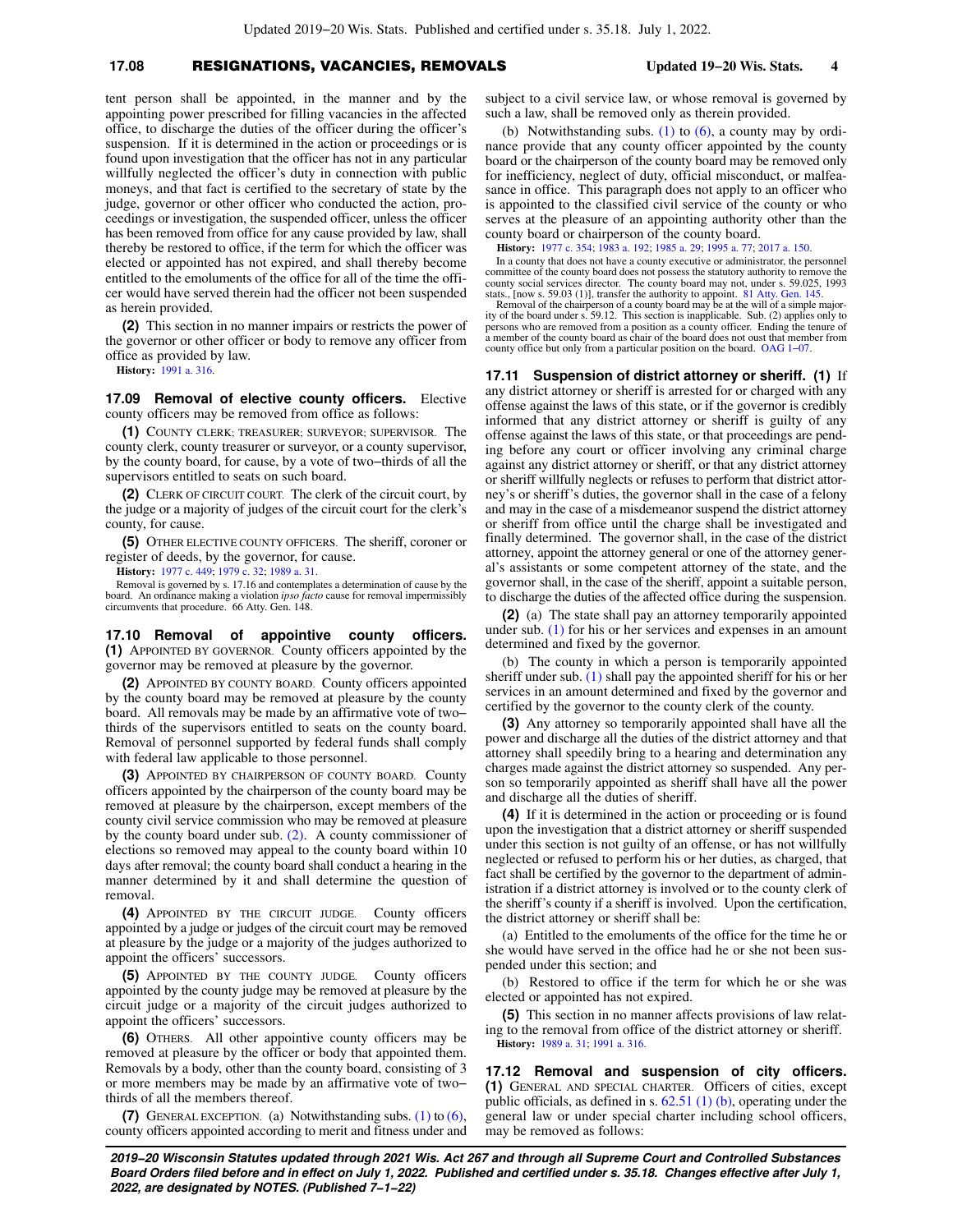#### **5 Updated 19−20 Wis. Stats.** RESIGNATIONS, VACANCIES, REMOVALS **17.14**

(a) *Elective.* Elective officers by recall as provided in s. [9.10,](https://docs.legis.wisconsin.gov/document/statutes/9.10) or by the common council, for cause.

(c) *Appointed officers.* An appointed officer may be removed in any of the following manners:

1. An officer appointed by the common council, by the common council, at pleasure.

2. An officer appointed by an officer or body other than the common council, whether or not the appointment was confirmed by the common council, in any of the following manners:

a. By the appointing officer or body, at pleasure.

b. By the common council, for cause.

(cm) *Board of police and fire commissioners.* Notwithstanding par. [\(c\),](https://docs.legis.wisconsin.gov/document/statutes/17.12(1)(c)) a member of a board of police and fire commissioners who is appointed by the mayor and confirmed by the common council may be removed by the common council, for cause.

(d) *Votes required.* Removals by the common council may be made only by an affirmative vote of three−fourths of all the members thereof, and by any other body consisting of 3 or more members, by an affirmative vote of two−thirds of all the members thereof.

**(2)** COMMISSION FORM. Officers of cities operating under the commission form of government may be removed as follows:

(a) *Elective.* Elective officers by recall as provided in s. [9.10.](https://docs.legis.wisconsin.gov/document/statutes/9.10)

(c) *Appointive.* Appointive officers, by whomsoever appointed, by the council, at pleasure, by a majority vote; and officers appointed by any officer or body other than the council may also be removed from office by the officer or body that appointed them, at pleasure, by vote as provided in sub.  $(1)$   $(d)$ .

**(3)** SUSPENSION. The mayor of any city may summarily suspend from office any officer thereof whose removal is sought and against whom charges have been preferred therefor, and may appoint an officer to discharge the duties of such office until such charges have been disposed of. If such charges are dismissed, the officer so suspended shall thereby be restored to office and be entitled to the emoluments of the office for all of the time the officer would have served therein had the officer not been suspended.

**(3m)** COMMON COUNCIL AUTHORITY. Notwithstanding subs. [\(1\)](https://docs.legis.wisconsin.gov/document/statutes/17.12(1)) and [\(2\)](https://docs.legis.wisconsin.gov/document/statutes/17.12(2)) and subject to sub. [\(4\)](https://docs.legis.wisconsin.gov/document/statutes/17.12(4)), a city may by ordinance provide that any appointed city officer may be removed only for inefficiency, neglect of duty, official misconduct, or malfeasance in office.

**(4)** GENERAL EXCEPTION. But no officer of any city, appointed according to merit and fitness under and subject to a civil service or to a police and fire commission law, or whose removal is governed by such a law, shall be removed otherwise than as therein provided.

**History:** [1987 a. 382](https://docs.legis.wisconsin.gov/document/acts/1987/382); [1991 a. 316](https://docs.legis.wisconsin.gov/document/acts/1991/316); [1999 a. 150](https://docs.legis.wisconsin.gov/document/acts/1999/150) s. [672](https://docs.legis.wisconsin.gov/document/acts/1999/150,%20s.%20672); [2017 a. 150.](https://docs.legis.wisconsin.gov/document/acts/2017/150)

City officers are subject to s. 17.03 vacancy provisions. Wellnitz v. Wauwatosa Police and Fire Commissioners, [151 Wis. 2d 306,](https://docs.legis.wisconsin.gov/document/courts/151%20Wis.%202d%20306) [444 N.W.2d 412](https://docs.legis.wisconsin.gov/document/courts/444%20N.W.2d%20412) (Ct. App. 1989).

**17.13 Removal of village, town, town sanitary district, school district, and technical college officers.** Officers of towns, town sanitary districts, villages, school districts, and technical college districts may be removed as follows:

**(1)** APPOINTIVE OFFICERS. Except as provided in s. [60.30 \(1e\)](https://docs.legis.wisconsin.gov/document/statutes/60.30(1e)(c)) [\(c\)](https://docs.legis.wisconsin.gov/document/statutes/60.30(1e)(c)) and [\(f\),](https://docs.legis.wisconsin.gov/document/statutes/60.30(1e)(f)) any appointive village, town, town sanitary district, school district and technical college district officer, by the officer or body that appointed him or her, at pleasure. Removal of any such officer by a body shall be by a majority vote of all the members thereof.

**(2)** ELECTIVE VILLAGE OFFICERS. Any elective village officer by a majority vote of all the members of the village board, because of continued physical inability to perform the duties of office or gross neglect of duty.

**(2m)** ELECTIVE TOWN OFFICERS. Any elective town officer by a majority vote of all the members of the town board, because of continued physical inability to perform the duties of office or gross neglect of duty.

**(3)** ALL OFFICERS. Any village, town, town sanitary district, school district or technical college district officer, elective or appointive, including those embraced within subs.  $(1)$ ,  $(2)$ , and  $(2m)$ , by the judge of the circuit court of the circuit wherein the village, town, town sanitary district, school district or technical college district is situated, for cause.

**History:** [1971 c. 154](https://docs.legis.wisconsin.gov/document/acts/1971/154); [1977 c. 449;](https://docs.legis.wisconsin.gov/document/acts/1977/449) [1983 a. 532;](https://docs.legis.wisconsin.gov/document/acts/1983/532) [1993 a. 399;](https://docs.legis.wisconsin.gov/document/acts/1993/399) [1995 a. 34,](https://docs.legis.wisconsin.gov/document/acts/1995/34) [225](https://docs.legis.wisconsin.gov/document/acts/1995/225); [1999](https://docs.legis.wisconsin.gov/document/acts/1999/9) [a. 9](https://docs.legis.wisconsin.gov/document/acts/1999/9); [2007 a. 20](https://docs.legis.wisconsin.gov/document/acts/2007/20); [2019 a. 140.](https://docs.legis.wisconsin.gov/document/acts/2019/140)

If a statute provides that a public officer, including VTAE (technical college) board members, serves at pleasure but is appointed for a term, the officer may be summarily dismissed during the term. 62 Atty. Gen. 97.

A town board was restrained from discharging its police chief until the issue of impermissible consideration of the chief's political activities was resolved. Kuhl-<br>mann v. Bloomfield Township, [521 F. Supp. 1242](https://docs.legis.wisconsin.gov/document/courts/521%20F.%20Supp.%201242) (1981).

**17.14 Removal; assessors; boards of review; county boards; procedure.** Any assessor and any member of a board of review or of a county board of supervisors, in addition to being removable as otherwise provided, may be removed by the circuit court for the county of the assessor or member, as follows:

**(1)** ASSESSORS. Any assessor for one or more of the following causes:

(a) Willful or intentional assessment of property at other than its true cash value with the intent to subject such property to more or less than its lawful share of taxes.

(b) Willful or intentional omission of taxable property from the assessment roll with intent to permit the same to escape taxation.

(c) Willful or intentional assessment of the property of one person at a lower value than the property of another or others whereby favoritism or discrimination between taxpayers in the district is shown.

(d) Solicitation or receipt of any favor, reward, money or other thing of value of or from the owner of any taxable property in the assessor's assessment district for the assessment or valuation of property at other than its true cash value.

(e) Solicitation or demand by any assessor of any owner of property liable to assessment in the assessor's assessment district to aid, assist or promote the business or interests of such assessor by means of which and by virtue of the office of assessor the assessor shall gain or receive pecuniary profit or advantage that the assessor could not otherwise have gained or received.

(f) Any violation of law in the valuation or assessment of property in the assessor's assessment district.

(g) Failure to use the "Wisconsin Property Assessment Man-<br>ual" provided under s.  $73.03(2a)$  and as required by s.  $70.32(1)$ ' provided under s.  $73.03$  (2a) and as required by s.  $70.32$  (1) and [70.34.](https://docs.legis.wisconsin.gov/document/statutes/70.34) The certification of any assessor removed under this paragraph may for sufficient reason be reinstated by the secretary of revenue after one year upon formal application for reinstatement.

(h) Failure or refusal to deny claims for exemption or to terminate exemptions pursuant to direction of the secretary of revenue under s. [73.03 \(45\).](https://docs.legis.wisconsin.gov/document/statutes/73.03(45))

**(2)** MEMBERS OF BOARDS OF REVIEW AND COUNTY BOARD. Any supervisor, alderperson, trustee or other officer who acts as a member of a board of review or of the county board of supervisors, for one or more of the following causes:

(a) Willful or intentional valuation or equalization of property of persons or towns, cities or villages at other than the true cash value thereof, with the intent to subject the property of persons or of towns, cities or villages to more or less than their lawful share of taxes.

(b) Aiding, abetting or assisting in any understanding, combination or conspiracy to value or equalize the property in towns, cities or villages in a county at other than the true cash value, with intent to subject the property in one or more towns, cities or villages to more or less than its lawful share of taxes for state or county purposes or both.

(c) Any violation of law in the valuation or equalization of property in towns, cities or villages or in the discharge of official duties.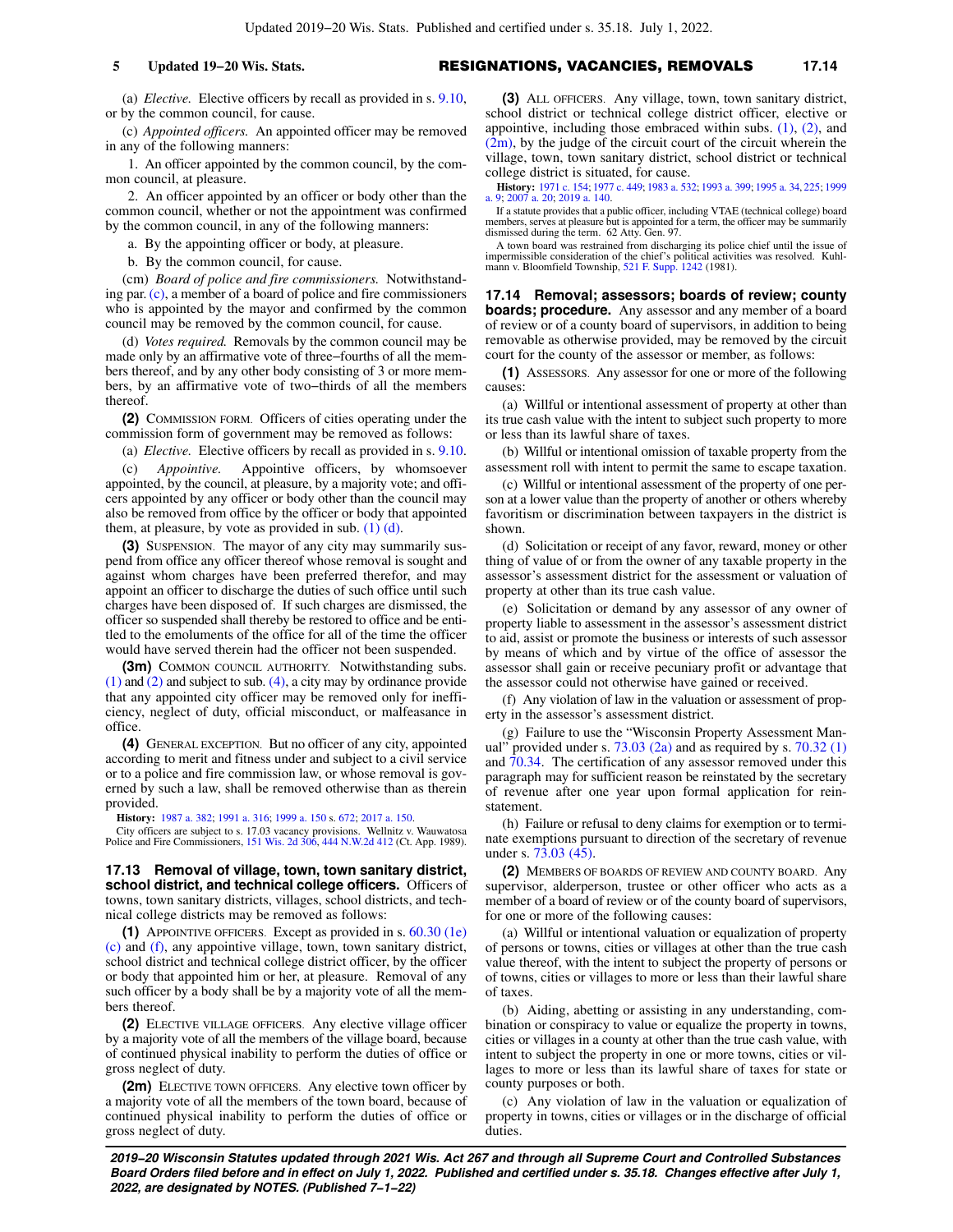### **17.14** RESIGNATIONS, VACANCIES, REMOVALS **Updated 19−20 Wis. Stats. 6**

**(3)** PROCEDURE. Removals under this section may be made by the circuit judge, by order specifying the cause thereof, a copy of which order shall be certified by the circuit judge to the proper town, village or city clerk. The removal shall be made only upon a duly verified petition signed by a resident of the county setting forth fully the charges preferred against the officer. The district attorney of the county upon complaint showing cause therefor shall prepare the petition and have the petition duly verified by the complainant. The judge, upon the presentation of the petition, shall by an order to show cause, which shall be served upon the officer personally at least 10 days prior to the hearing, fix a time and place for hearing the matters alleged in the petition. The testimony shall be taken and the proceedings conducted under such reasonable regulations as the judge prescribes. The district attorney shall attend the hearing and conduct the proceedings on behalf of the petitioner. The removal of the officer shall disqualify the officer from holding the office for 3 years from the date of the order of removal.

**(4)** COSTS. If the court, after a hearing on the merits, dismisses the petition and further finds the complaint was willful and malicious and without probable cause, the court shall order judgment in favor of the officer and against the petitioner for \$10 attorney fees and for the costs and fees of witnesses and officers incurred on behalf of the officer. The judgment shall be signed by the clerk of circuit court and entered in the judgment and lien docket. An execution may be issued against the property of the petitioner in the same mode as upon a judgment entered in the circuit court in civil actions founded in tort. Upon the return of the execution unsatisfied in whole or in part, an execution against the person of the petitioner may be issued in the manner and with the force and effect of an execution against the person as provided in ss. [815.01](https://docs.legis.wisconsin.gov/document/statutes/815.01) to [815.10](https://docs.legis.wisconsin.gov/document/statutes/815.10). In all other cases the judge may order that the expenses incurred in procuring witnesses and other needed actual expenses be paid out of the treasury of the county in which the officer resides upon certificates of the clerk of circuit court.

**History:** [1973 c. 90;](https://docs.legis.wisconsin.gov/document/acts/1973/90) Sup. Ct. Order, 67 Wis. 2d 585, 773 (1975); [1975 c. 218](https://docs.legis.wisconsin.gov/document/acts/1975/218); [1977](https://docs.legis.wisconsin.gov/document/acts/1977/418) [c. 418,](https://docs.legis.wisconsin.gov/document/acts/1977/418) [449;](https://docs.legis.wisconsin.gov/document/acts/1977/449) [1991 a. 39](https://docs.legis.wisconsin.gov/document/acts/1991/39), [316](https://docs.legis.wisconsin.gov/document/acts/1991/316); [1993 a. 184,](https://docs.legis.wisconsin.gov/document/acts/1993/184) [224.](https://docs.legis.wisconsin.gov/document/acts/1993/224)

**17.15 Removals; other officers. (1)** JOINT COUNTY INSTI-TUTIONS. Any member of the governing body of any joint county school, hospital, sanatorium, asylum or other joint county institution, appointed by the county board of any county, may be removed at pleasure by said county board; and any other officer of any such institution may be removed at pleasure by the officer or body that appointed the officer.

**(3)** DANE COUNTY LAKES AND WATERSHED COMMISSION. Any commissioner of the Dane County lakes and watershed commis-sion appointed under s. [33.44 \(1\) \(c\)](https://docs.legis.wisconsin.gov/document/statutes/33.44(1)(c)) to  $(g)$  may be removed by the appointing authority for cause.

**(3m)** SOUTHEASTERN WISCONSIN FOX RIVER COMMISSION. Any commissioner of the Southeastern Wisconsin Fox River commission appointed under s.  $33.55$  (2) (b) may be removed by the appointing authority for cause.

**(5)** LONG−TERM CARE DISTRICT. Any member of a long−term care district governing board appointed under s. [46.2895 \(3\) \(a\)](https://docs.legis.wisconsin.gov/document/statutes/46.2895(3)(a)) may be removed by the appointing authority for cause.

**History:** [1989 a. 324;](https://docs.legis.wisconsin.gov/document/acts/1989/324) [1991 a. 39](https://docs.legis.wisconsin.gov/document/acts/1991/39), [316;](https://docs.legis.wisconsin.gov/document/acts/1991/316) Sup. Ct. Order No. [96−08](https://docs.legis.wisconsin.gov/document/sco/96-08), 207 Wis. 2d xv (1997); [1997 a. 27;](https://docs.legis.wisconsin.gov/document/acts/1997/27) [1999 a. 9](https://docs.legis.wisconsin.gov/document/acts/1999/9); [2001 a. 16](https://docs.legis.wisconsin.gov/document/acts/2001/16); [2007 a. 20;](https://docs.legis.wisconsin.gov/document/acts/2007/20) [2015 a. 226](https://docs.legis.wisconsin.gov/document/acts/2015/226); [2017 a. 150.](https://docs.legis.wisconsin.gov/document/acts/2017/150)

**17.16 Removals; definition; procedure; disqualification. (1)** Removals from office at pleasure shall be made by order, a copy of which shall be filed as provided by sub. [\(8\),](https://docs.legis.wisconsin.gov/document/statutes/17.16(8)) except that a copy of the order of removal of a circuit court commissioner shall be filed in the office of the clerk of the circuit court.

**(3)** Removals from office for cause under this chapter, except as provided in s. [17.14,](https://docs.legis.wisconsin.gov/document/statutes/17.14) shall be made as provided in this section, and may be made only upon written verified charges brought by a resident taxpayer of the governmental unit of which the person against whom the charges are filed is an officer, and after a speedy public hearing at which the officer shall have full opportunity to

be heard to present a defense against the charges, personally and by counsel. A copy of the charges and written notice of the time and place for the hearing shall be given the officer by the removing power by delivery to the officer in person or by mailing the same to the officer at the officer's last and usual post−office address not less than 10 days prior to the hearing. The officer may within 10 days from service of the charges file with the removing power a verified answer thereto. The hearing shall be conducted and investigation made by the removing power with due dispatch, but in case of charges brought before the governor, the governor may appoint a commissioner to conduct the hearing, make the investigation and report the testimony and proceedings to the governor, and the council of any city having a membership of more than 20, in case of charges brought before it, may appoint a committee of not less than 5 of its members, to conduct the hearing, make investigation and report the testimony and proceedings to it. The commissioner or committee shall have the same power and authority as the governor or the council, as the case may be, in the conduct of the hearing on and investigation of the charges.

**(4)** The removing power may, before acting upon any charges preferred against any officer, require the person preferring the same to execute and deliver to such power a bond in the sum of \$1,000 with one or more sureties to be approved by such power, conditioned for the payment of all costs and expenses actually incurred by the state, county or other unit of which the person charged is an officer and by the removing power in the hearing and investigation of such charges.

**(5)** The removing power, and in case such power consists of more than one person, each such person is authorized to administer oaths and to issue subpoenas for the attendance of witnesses and the production of evidence, and may make and enforce such orders and rules as are necessary to properly conduct such hearing and may appoint and fix the compensation of a stenographer to take testimony thereat.

**(7)** (a) No person may be excused from testifying or from producing evidence on the hearing for the reason that the testimony, documentary or otherwise, required of him or her may tend to incriminate him or her, but no person so testifying may be prosecuted for or on account of testifying or producing any documentary evidence, except for perjury committed in giving the testimony.

(b) The immunity provided under par. [\(a\)](https://docs.legis.wisconsin.gov/document/statutes/17.16(7)(a)) is subject to the restrictions under s. [972.085.](https://docs.legis.wisconsin.gov/document/statutes/972.085)

**(8)** Removals from office for cause shall be by order, a certified copy of which, together with a complete transcript of the testimony and proceedings at the hearing and a statement of the cause or causes for which removal is made, shall be filed by the removing power as follows:

(a) In the case of a state officer, in the office of the secretary of state.

(b) In the case of other officers, in the office of the clerk of the unit of which the person removed was an officer.

(c) In the case of officers of joint county institutions, in the office of the county clerk of the county wherein the buildings of such institution are located.

**(9)** In the case of procedure for removals by the governor, all expenses incurred shall be paid upon vouchers duly certified by the governor and shall be charged to the appropriation provided in s. [20.525](https://docs.legis.wisconsin.gov/document/statutes/20.525). In the case of procedure for removals by any other state officer or body, such expenses shall be paid out of the appropriation to the officer or body invested with power to remove. In case of procedure for removals by other officers or bodies, the expenses thereof shall be paid by the unit of government of which the person against whom charges are preferred was an officer. But if the removing power finds that the complaint was willful and malicious and without probable cause all such expenses shall be paid by the person who preferred the charges and may be collected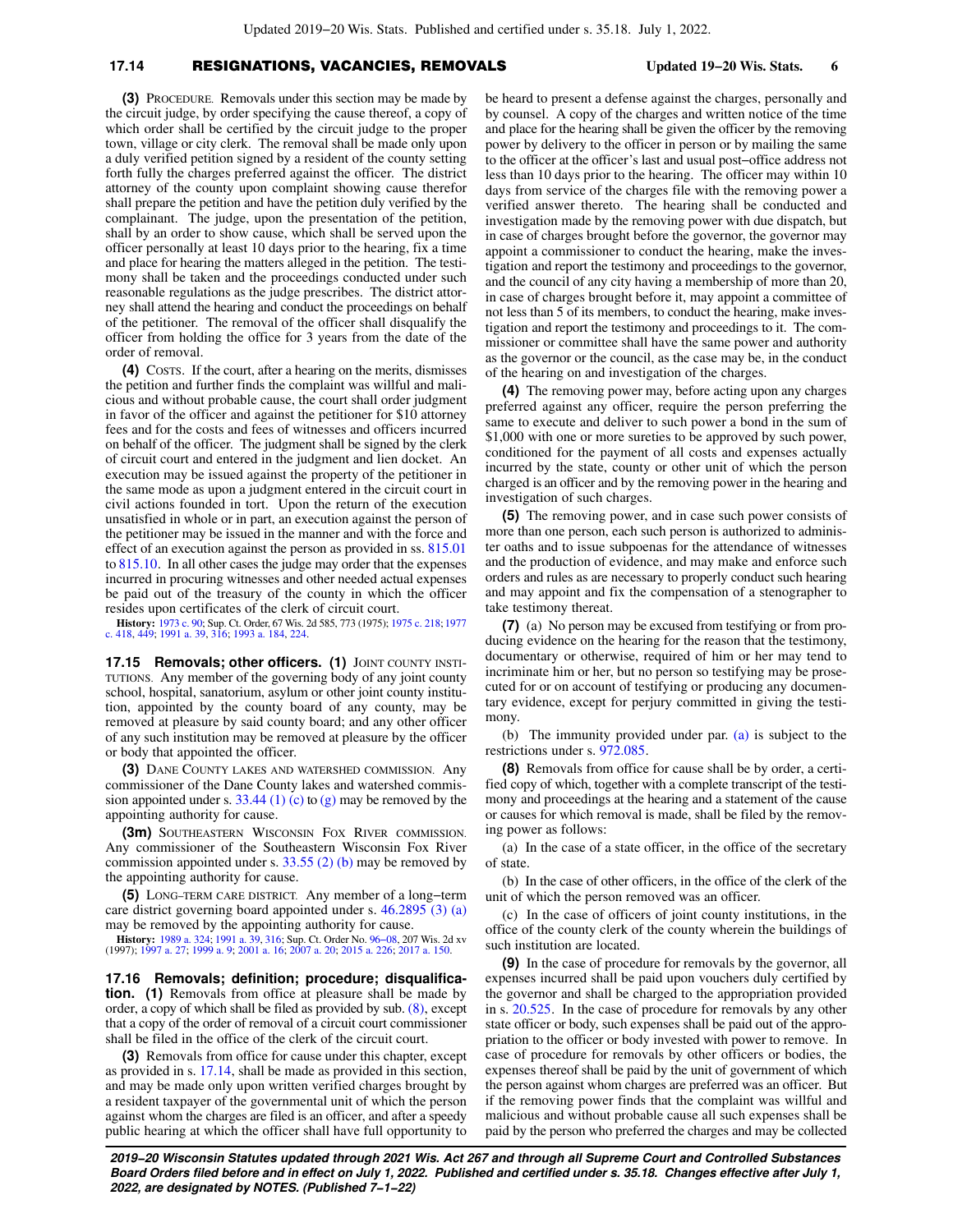in an action against the person or on the bond furnished by the person.

**(10)** A person lawfully removed from office shall be ineligible to appointment or election to fill the vacancy caused by such removal.

**History:** [1989 a. 122;](https://docs.legis.wisconsin.gov/document/acts/1989/122) [1991 a. 316](https://docs.legis.wisconsin.gov/document/acts/1991/316); Sup. Ct. Order No. [96−08,](https://docs.legis.wisconsin.gov/document/sco/96-08) 207 Wis. 2d xv (1997); [2001 a. 61,](https://docs.legis.wisconsin.gov/document/acts/2001/61) [103.](https://docs.legis.wisconsin.gov/document/acts/2001/103)

The common council's removal of an employee statutorily entitled to the position deprives the employee of both liberty and property; therefore, employee is entitled<br>to full due–process protections. Aldermen who initiated removal proceedings were<br>not thereby disqualified as impartial adjudicators. State Council, [72 Wis. 2d 672](https://docs.legis.wisconsin.gov/document/courts/72%20Wis.%202d%20672), [242 N.W.2d 689](https://docs.legis.wisconsin.gov/document/courts/242%20N.W.2d%20689) (1976).

"Expenses" under sub. (9) relates solely to expenses incurred by the "removing power", not by the person bringing written charges. In Matter of Petition to Remove Kamps, [118 Wis. 2d 482,](https://docs.legis.wisconsin.gov/document/courts/118%20Wis.%202d%20482) [347 N.W.2d 911](https://docs.legis.wisconsin.gov/document/courts/347%20N.W.2d%20911) (Ct. App. 1984).

Removal is governed by s. 17.16 and contemplates a determination of cause by the board. An ordinance making a violation *ipso facto* cause for removal impermissibly circumvents that procedure. 66 Atty. Gen. 148.

**17.17 Notice of vacancies.** Notice of vacancies occurring otherwise than by resignation shall be given forthwith as follows:

**(1)** SENATORS AND MEMBERS OF CONGRESS. In the office of United States senator or member of congress from this state, by the county clerk of the county wherein such officer resided at the time of election, to the elections commission.

**(3)** VACANCIES BY JUDGMENTS. In any office occurring by virtue of a judgment of a court of this state convicting the incumbent of and sentencing the incumbent for treason, felony or other crime of whatsoever nature punishable by imprisonment in any jail or prison for one year or more, or convicting the incumbent of and sentencing the incumbent for any offense involving a violation of the incumbent's official oath; or declaring the election or appointment of any officer to be void or that the office of any officer has been forfeited, or become vacant; or adjudging any officer to be insane, by the clerk of such court to the officer or body authorized to fill such vacancies, or if such vacancies are required to be filled only by election, then to the officer authorized to give notice thereof.

**(4)** JUSTICES AND JUDGES. In the office of justice of the supreme court, court of appeals judge, or judge of a circuit court, by the director of state courts to the governor and the elections commission.

**(5)** OTHER VACANCIES. In city, village, town or school district offices, other than those of which notice is required by sub.  $(3)$ , by the clerk or in the clerk's absence by the treasurer thereof, and in state, county and other offices other than those of which notice is required by sub.  $(3)$ , by the county clerk of the county wherein the officer resided at the time of election or appointment, or in the clerk's absence by the sheriff, to the officer or body authorized to fill such vacancies, or if such vacancies are required to be filled only by election, then to the officer authorized to give notice thereof.

**History:** [1973 c. 334](https://docs.legis.wisconsin.gov/document/acts/1973/334) s. [57;](https://docs.legis.wisconsin.gov/document/acts/1973/334,%20s.%2057) [1977 c. 187](https://docs.legis.wisconsin.gov/document/acts/1977/187), [449;](https://docs.legis.wisconsin.gov/document/acts/1977/449) Sup. Ct. Order, 88 Wis. 2d xiii (1979); [1991 a. 316;](https://docs.legis.wisconsin.gov/document/acts/1991/316) [2007 a. 1](https://docs.legis.wisconsin.gov/document/acts/2007/1); [2015 a. 118.](https://docs.legis.wisconsin.gov/document/acts/2015/118)

**17.18 Vacancies, U.S. senator and representative in congress; how filled.** Vacancies in the office of U.S. senator or representative in congress from this state shall be filled by election, as provided in s.  $8.50$  (4) (b), for the residue of the unexpired term.

**History:** [1977 c. 22;](https://docs.legis.wisconsin.gov/document/acts/1977/22) [1979 c. 260;](https://docs.legis.wisconsin.gov/document/acts/1979/260) [1983 a. 484](https://docs.legis.wisconsin.gov/document/acts/1983/484); [1985 a. 304.](https://docs.legis.wisconsin.gov/document/acts/1985/304)

**17.19 Vacancies, elective state offices; how filled.** Vacancies in elective state offices shall be filled as follows:

**(1)** MEMBERS OF LEGISLATURE. In the office of state senator or representative to the assembly, by election, as provided in s. [8.50,](https://docs.legis.wisconsin.gov/document/statutes/8.50) for the residue of the unexpired term. In addition, an anticipated vacancy in the office of state senator or representative to the assembly may be filled as provided in s. [8.50 \(4\) \(e\)](https://docs.legis.wisconsin.gov/document/statutes/8.50(4)(e)).

**(2)** JUDICIAL. In the office of justice of the supreme court, court of appeals judge or circuit judge, by temporary appointment by the governor, which shall continue until a successor is elected, as provided in s. [8.50 \(4\) \(f\)](https://docs.legis.wisconsin.gov/document/statutes/8.50(4)(f)), and qualifies. When so elected the successor shall hold the office for a full term and shall take office on August 1 succeeding the election.

**(3)** PRESIDENTIAL ELECTORS. In the office of presidential elector, by the remaining electors present in the manner prescribed by s. [7.75.](https://docs.legis.wisconsin.gov/document/statutes/7.75)

**(3m)** GOVERNOR. In the office of governor, by the lieutenant governor.

**(3s)** DISTRICT ATTORNEY. In the office of district attorney, by appointment of the governor for the residue of the unexpired term and until a successor is elected and qualified.

**(4)** OTHER ELECTIVE STATE OFFICERS. In the office of secretary of state, treasurer, attorney general or state superintendent, by appointment by the governor, and a person so appointed shall hold office until a successor is elected, as provided in s. [8.50,](https://docs.legis.wisconsin.gov/document/statutes/8.50) and qualifies, but if no such election is held, the person so appointed shall hold office for the residue of the unexpired term.

**History:** [1977 c. 187;](https://docs.legis.wisconsin.gov/document/acts/1977/187) [1979 c. 27;](https://docs.legis.wisconsin.gov/document/acts/1979/27) [1985 a. 304](https://docs.legis.wisconsin.gov/document/acts/1985/304); [1987 a. 391;](https://docs.legis.wisconsin.gov/document/acts/1987/391) [1989 a. 31;](https://docs.legis.wisconsin.gov/document/acts/1989/31) [1991 a.](https://docs.legis.wisconsin.gov/document/acts/1991/316) [316.](https://docs.legis.wisconsin.gov/document/acts/1991/316)

**17.20 Vacancies in appointive state offices; how filled; terms.** (1) GENERAL. Vacancies in appointive state offices shall be filled by appointment by the appointing power and in the manner prescribed by law for making regular full term appointments thereto, and appointees to fill vacancies therein shall hold office for the residue of the unexpired term or, if no definite term of office is fixed by law, until their successors are appointed and qualify.

**(2)** INTERIM VACANCIES; TERMS. (a) Vacancies occurring in the office of any officer normally nominated by the governor, and with the advice and consent of the senate appointed, may be filled by a provisional appointment by the governor for the residue of the unexpired term, if any, subject to confirmation by the senate. Any such appointment shall be in full force until acted upon by the senate, and when confirmed by the senate shall continue for the residue of the unexpired term, if any, or until a successor is chosen and qualifies. A provisional appointee may exercise all of the powers and duties of the office to which such person is appointed during the time in which the appointee qualifies. Any appointment made under this paragraph which is withdrawn or rejected by the senate shall lapse. When a provisional appointment lapses, a vacancy occurs. Whenever a new legislature is organized, any appointments then pending before the senate shall be referred by the president to the appropriate standing committee of the newly organized senate.

(b) A vacancy occurring in the membership of the professional standards council for teachers may be filled by a provisional appointment by the state superintendent of public instruction for the residue of the unexpired term, if any, subject to confirmation by the senate. Any such appointment shall be in full force until acted upon by the senate, and when confirmed by the senate shall continue for the residue of the unexpired term, if any, or until a successor is chosen and qualifies. A provisional appointee may exercise all of the powers and duties of the office to which the person is appointed during the time in which the appointee qualifies. Any appointment made under this paragraph that is withdrawn or rejected by the senate shall lapse. When a provisional appointment lapses, a vacancy occurs. Whenever a new legislature is organized, any appointments then pending before the senate shall be referred by the president to the appropriate standing committee of the newly organized senate.

**History:** [1973 c. 24](https://docs.legis.wisconsin.gov/document/acts/1973/24); [1977 c. 29](https://docs.legis.wisconsin.gov/document/acts/1977/29) s. [1649](https://docs.legis.wisconsin.gov/document/acts/1977/29,%20s.%201649); [1977 c. 418;](https://docs.legis.wisconsin.gov/document/acts/1977/418) [1997 a. 298.](https://docs.legis.wisconsin.gov/document/acts/1997/298)

Provisional appointees under sub. (2) need not be confirmed by the senate before they can begin to serve. 69 Atty. Gen. 136.

The senate may not fill a vacancy that will not occur during that senate session. [76 Atty. Gen. 272.](https://docs.legis.wisconsin.gov/document/oag/vol76-272)

**17.21 Vacancies in elective county offices; how filled; term.** Vacancies in elective county offices shall be filled in the manner and for terms as follows: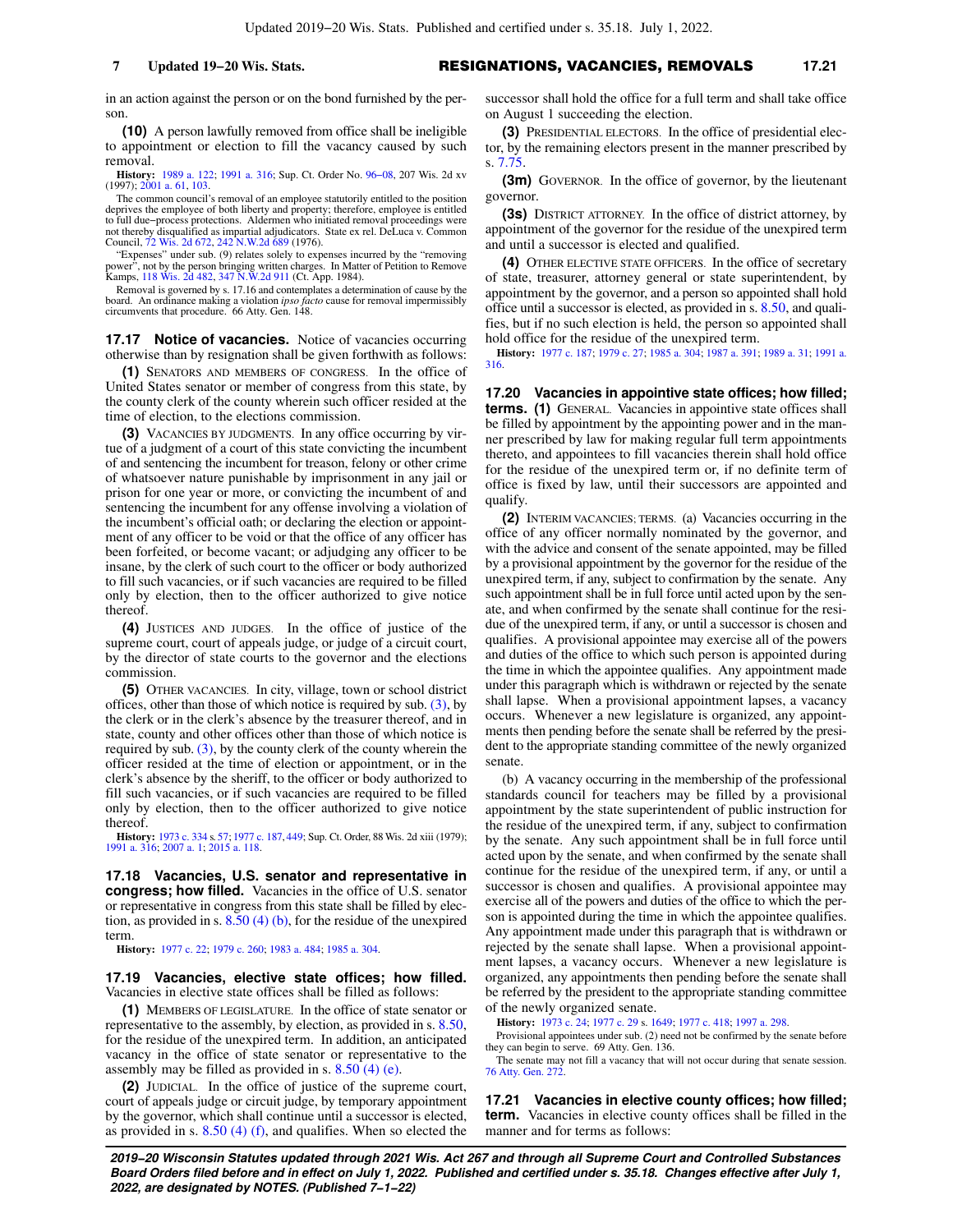#### **17.21** RESIGNATIONS, VACANCIES, REMOVALS **Updated 19−20 Wis. Stats. 8**

**(1)** SHERIFF, CORONER, REGISTER OF DEEDS. In the office of sheriff, coroner or register of deeds, by appointment by the governor for the residue of the unexpired term.

**(3)** COUNTY CLERK, TREASURER, AND SURVEYOR. In the office of county clerk, treasurer, or surveyor, by appointment by the county board for the residue of the unexpired term unless a special election is ordered by the county board, in which case the person appointed shall serve until his or her successor is elected and qualified. The county board may, if a vacancy occurs before June 1 in the year preceding expiration of the term of office, order a special election to fill the vacancy. If the county board orders a special election during the period beginning on June 1 and ending on November 30 of any year, the special election shall be held concurrently with the succeeding spring election. If the county board orders a special election during the period beginning on December 1 and ending on May 31 of the succeeding year, the special election shall be held on the Tuesday after the first Monday in November following the date of the order. A person so elected shall serve for the residue of the unexpired term.

**(4m)** CLERK OF COURT. In the office of clerk of circuit court, by appointment of the judge, or by a majority of the judges of the circuit court for the county, for the residue of the unexpired term of the clerk.

**(5)** SUPERVISORS, POPULOUS COUNTIES. In the office of county supervisor of counties having a population of at least 750,000, according to the last U.S. census, by election for the residue of the unexpired term on the first Tuesday of April next after the vacancy happens, in case it happens no later than December 1 preceding the first Tuesday in April, but if the vacancy happens after December 1 preceding the first Tuesday in April, then such successor shall be elected on the first Tuesday of April of the next ensuing year; but no election to fill a vacancy in the office may be held at the time of holding the regular election for such office. In addition to the elections required under this subsection, the county executive may order a special election to be held under s. [8.50](https://docs.legis.wisconsin.gov/document/statutes/8.50) to fill the vacancy. If an assembly district in the county is altered by legislative redistricting effective prior to the end of an existing supervisor term and a vacancy happens, the person elected to fill that vacancy for the residue of the unexpired term shall be an elector of the assembly district as it existed prior to redistricting.

**(6)** APPOINTMENTS, HOW REPORTED. For the information of all concerned appointments by the governor under sub. [\(1\)](https://docs.legis.wisconsin.gov/document/statutes/17.21(1)) shall be reported by the appointing officer to the county clerk. Appointments of the county board under sub. [\(3\)](https://docs.legis.wisconsin.gov/document/statutes/17.21(3)) shall be reported by the county clerk to the secretary of state. Appointments of clerks of court by a judge of the circuit court under sub. [\(4m\)](https://docs.legis.wisconsin.gov/document/statutes/17.21(4m)) shall be reported to the county clerk and to the secretary of state.

**History:** [1973 c. 58](https://docs.legis.wisconsin.gov/document/acts/1973/58); [1977 c. 449](https://docs.legis.wisconsin.gov/document/acts/1977/449); [1979 c. 175](https://docs.legis.wisconsin.gov/document/acts/1979/175) ss. [4,](https://docs.legis.wisconsin.gov/document/acts/1979/175,%20s.%204) [53](https://docs.legis.wisconsin.gov/document/acts/1979/175,%20s.%2053); [1979 c. 260](https://docs.legis.wisconsin.gov/document/acts/1979/260); [1989 a. 31](https://docs.legis.wisconsin.gov/document/acts/1989/31); [1995 a. 16](https://docs.legis.wisconsin.gov/document/acts/1995/16) s. [2;](https://docs.legis.wisconsin.gov/document/acts/1995/16,%20s.%202) [2005 a. 248](https://docs.legis.wisconsin.gov/document/acts/2005/248); [2017 a. 207](https://docs.legis.wisconsin.gov/document/acts/2017/207) s. [5.](https://docs.legis.wisconsin.gov/document/acts/2017/207,%20s.%205) **Cross−reference:** See s. [59.10 \(3\) \(e\)](https://docs.legis.wisconsin.gov/document/statutes/59.10(3)(e)) for method of filling vacancies on county

boards.

**17.22 Vacancies in appointive county offices; how** filled. (1) Vacancies in any appointive county office shall be filled by appointment for the residue of the unexpired term by the appointing power and in the manner prescribed by law for making regular full term appointments thereto; but any person elected or appointed to fill a permanent vacancy in the office of county highway commissioner shall serve for the term prescribed under s. [83.01 \(2\).](https://docs.legis.wisconsin.gov/document/statutes/83.01(2)) All appointments, subject to confirmation by the county board, made while the board is not in session, shall be acted upon by said board at its meeting next following such appointment

**(2)** Vacancies in the offices of officers appointed by the county board, occurring when the board is not in session, shall be filled in manner and for terms as follows:

(b) In the office of the county highway commissioner, by appointment by the county highway committee. A person so appointed shall hold office until his or her successor is elected or appointed and qualified. The person's successor, if the office is regularly filled by election, shall be elected by the county board at a meeting held no later than 120 days after the date on which the vacancy occurs. The person's successor, if the office is regularly filled by appointment, shall be appointed as provided in s. [83.01](https://docs.legis.wisconsin.gov/document/statutes/83.01(1)) [\(1\).](https://docs.legis.wisconsin.gov/document/statutes/83.01(1)) The person's successor shall take office upon his or her election or appointment and qualification and shall hold office for the term prescribed under s. [83.01 \(2\).](https://docs.legis.wisconsin.gov/document/statutes/83.01(2))

(d) In the office of any other officer appointed by the county board, by temporary appointment by the chairperson of the county board. A person so appointed shall hold office until a successor is appointed and qualifies, and the successor shall be appointed by the county board for the residue of the unexpired term at its meeting next after such vacancy occurred.

**History:** [1983 a. 192;](https://docs.legis.wisconsin.gov/document/acts/1983/192) [1991 a. 316](https://docs.legis.wisconsin.gov/document/acts/1991/316); [2005 a. 401.](https://docs.legis.wisconsin.gov/document/acts/2005/401)

Terms and vacancies in appointive county offices are discussed. [73 Atty. Gen. 99](https://docs.legis.wisconsin.gov/document/oag/vol73-99).

**17.23 Vacancies in city offices; how filled. (1)** GENERAL AND SPECIAL CHARTER CITIES. (am) Except as provided in sub. [\(1b\)](https://docs.legis.wisconsin.gov/document/statutes/17.23(1b)) and s. [9.10,](https://docs.legis.wisconsin.gov/document/statutes/9.10) vacancies in offices of mayor or alderperson of cities operating under the general law or special charter may be filled by the common council, by majority vote, appointing a successor to serve for the residue of the unexpired term or until a special election is held, as ordered by the common council under s. [8.50](https://docs.legis.wisconsin.gov/document/statutes/8.50), or an office may remain vacant until an election is held.

(bm) In the office of municipal judge, in the manner provided in s. [8.50 \(4\) \(fm\)](https://docs.legis.wisconsin.gov/document/statutes/8.50(4)(fm)).

(c) In the office of any other elective officer, and except as provided in s.[9.10,](https://docs.legis.wisconsin.gov/document/statutes/9.10) by appointment by the mayor subject to confirmation by the common council, for the residue of the unexpired term unless a special election is ordered by the common council, except that in case of vacancies in the office of any such officer of a 1st class city who is authorized by law to have a deputy, such deputy shall perform the duties of such office, and shall be entitled to the emoluments of such office during the remainder of the term. A person so appointed and confirmed shall hold office until a successor is elected and qualifies. The successor shall be elected as provided in par. (a).

**NOTE: Section 17.23 (1) (a) was repealed by [2019 Wis. Act 164.](https://docs.legis.wisconsin.gov/document/acts/2019/164)**

**(1b)** FIRST CLASS CITIES. In 1st class cities, in the office of mayor, except as provided in s. [9.10](https://docs.legis.wisconsin.gov/document/statutes/9.10), the vacancy shall be filled by the president of the common council as acting mayor until a special election can be held. In such case, the acting mayor may continue to serve as president of the common council, in addition to exercising the powers and responsibilities of the office of mayor, until such time as a new mayor is elected and qualified, but the acting mayor may not take part in any vote of the common council during that period. A vacancy in the office of alderperson shall be filled by special election, except as provided in s. [9.10](https://docs.legis.wisconsin.gov/document/statutes/9.10). When a mayor is temporarily appointed, the common council shall order a special election for the office of mayor under s. [8.50](https://docs.legis.wisconsin.gov/document/statutes/8.50) as promptly as possible, unless the vacancy occurs within 120 days of the expiration of the mayor's term of office. When an aldermanic seat becomes vacant, a successor shall be elected for the residue of the unexpired term, but no election to fill a vacancy in such office may be held at the time of holding the regular election for that office. The president of the common council of any 1st class city shall order a special election to be held under s. [8.50](https://docs.legis.wisconsin.gov/document/statutes/8.50) to fill a vacant aldermanic seat. If a special election is held under this subsection after a redistricting plan is adopted, the election shall be held in the aldermanic district as it existed when the office was filled at the last preceding election.

**(1m)** APPOINTIVE OFFICES. Vacancies in appointive offices in cities may be filled by appointment for the residue of the unexpired term by the appointing power and in the manner prescribed by law for making regular full term appointments thereto.

**(2)** COMMISSION FORM. Vacancies in offices of cities operating under the commission form of government shall be filled as follows:

(a) 1. In the office of mayor or other member of the council, except as provided in s. [9.10,](https://docs.legis.wisconsin.gov/document/statutes/9.10) in the manner provided in sub. [\(1\)](https://docs.legis.wisconsin.gov/document/statutes/17.23(1)(am)) [\(am\)](https://docs.legis.wisconsin.gov/document/statutes/17.23(1)(am)). In the office of municipal judge, in the manner provided in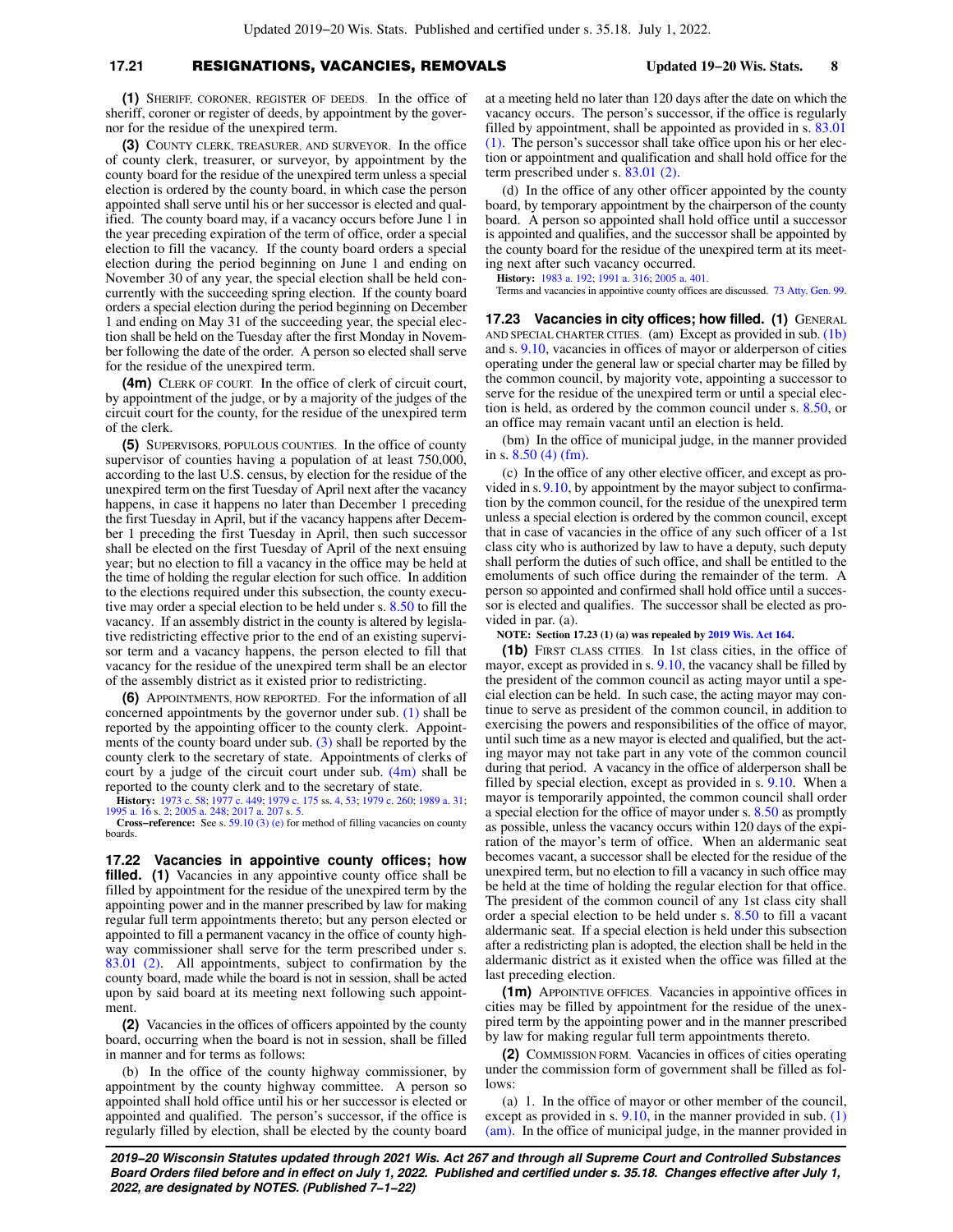s. [8.50 \(4\) \(fm\).](https://docs.legis.wisconsin.gov/document/statutes/8.50(4)(fm)) On failure of the council to make an appointment for 30 days after the vacancy exists the city engineer shall be a temporary acting member of the council until such vacancy is filled in the manner provided by law, and shall have all the powers, prerogatives and duties of the vacant office except the right to vote to fill a vacancy in the office of mayor or council member.

2. When 2 vacancies exist in the council the city clerk shall be a temporary acting member of the council until the vacancies are filled in the manner provided by law, and shall have all the powers, prerogatives and duties of the vacant office except the right to vote to fill a vacancy in the office of mayor or council member.

3. When 3 vacancies exist in the council the city treasurer shall be a temporary acting member of the council until the vacancies are filled in the manner provided by law, and shall have all the powers, prerogatives and duties of the vacant office except the right to vote to fill a vacancy in the office of mayor or council member.

4. When 2 or more vacancies exist in the council 6 months or more prior to the first Tuesday of April of any year a special election to fill the vacancy for the residue of the unexpired term of each such vacancy shall be held and conducted, and the returns thereof made in the manner and within the time required in the case of regular municipal elections, and the city clerk shall call and give notice of such special election as provided by law within 10 days of the date when such vacancies exist.

5. While serving as temporary members of the council the city engineer, city clerk and city treasurer shall not be entitled to have or receive any compensation for such temporary service.

6. The powers, prerogatives and duties conferred on such temporary acting members of the council shall be in addition to all those otherwise vested by law in such city engineer, city clerk and city treasurer.

7. It is hereby declared to be the purpose and intention of this paragraph to permit the city engineer, city clerk and city treasurer to have and perform the powers and duties herein provided as temporary acting members of the council, in addition to the regular powers and duties of their respective offices and notwithstanding any other contrary provision of the law.

8. This paragraph shall apply only to cities organized and operating under ss. [64.25](https://docs.legis.wisconsin.gov/document/statutes/64.25) to [64.38](https://docs.legis.wisconsin.gov/document/statutes/64.38).

(c) In appointive offices, by appointment for the residue of the unexpired term by the appointing power and in the manner prescribed by law for making regular full term appointment thereto.

**History:** [1977 c. 149](https://docs.legis.wisconsin.gov/document/acts/1977/149), [273](https://docs.legis.wisconsin.gov/document/acts/1977/273), [305;](https://docs.legis.wisconsin.gov/document/acts/1977/305) [1979 c. 260,](https://docs.legis.wisconsin.gov/document/acts/1979/260) [355;](https://docs.legis.wisconsin.gov/document/acts/1979/355) [1983 a. 484;](https://docs.legis.wisconsin.gov/document/acts/1983/484) [1985 a. 135](https://docs.legis.wisconsin.gov/document/acts/1985/135), [304](https://docs.legis.wisconsin.gov/document/acts/1985/304), [332](https://docs.legis.wisconsin.gov/document/acts/1985/332); [1993 a. 184;](https://docs.legis.wisconsin.gov/document/acts/1993/184) [1995 a. 16](https://docs.legis.wisconsin.gov/document/acts/1995/16) s. [2;](https://docs.legis.wisconsin.gov/document/acts/1995/16,%20s.%202) [2005 a. 248](https://docs.legis.wisconsin.gov/document/acts/2005/248); [2019 a. 164](https://docs.legis.wisconsin.gov/document/acts/2019/164); [2021 a. 240](https://docs.legis.wisconsin.gov/document/acts/2021/240) s. [29.](https://docs.legis.wisconsin.gov/document/acts/2021/240,%20s.%2029)

**17.24 Vacancies in village offices.** Except as provided in s. [9.10,](https://docs.legis.wisconsin.gov/document/statutes/9.10) a vacancy in any elective village office may be filled by appointment by a majority of the members of the village board for the residue of the unexpired term or until a special election is held, as ordered by the village board, or an office may remain vacant until an election is held. A vacancy in an appointive office shall be filled in the same manner as the original appointment.

**History:** [1977 c. 305](https://docs.legis.wisconsin.gov/document/acts/1977/305), [403](https://docs.legis.wisconsin.gov/document/acts/1977/403), [447](https://docs.legis.wisconsin.gov/document/acts/1977/447); [1979 c. 260](https://docs.legis.wisconsin.gov/document/acts/1979/260); [1985 a. 304;](https://docs.legis.wisconsin.gov/document/acts/1985/304) [1995 a. 16](https://docs.legis.wisconsin.gov/document/acts/1995/16) s. [2](https://docs.legis.wisconsin.gov/document/acts/1995/16,%20s.%202); [2005](https://docs.legis.wisconsin.gov/document/acts/2005/248) [a. 248;](https://docs.legis.wisconsin.gov/document/acts/2005/248) [2019 a. 164.](https://docs.legis.wisconsin.gov/document/acts/2019/164)

**17.245 New city, village or town office, filling.** Whenever an elective office is created in a city, village or town pursuant to law or ordinance, the office shall not be deemed vacant until it has first been filled by the electorate, except that if a city, village or town enacts an ordinance or bylaw creating a municipal court under s. [755.01](https://docs.legis.wisconsin.gov/document/statutes/755.01) before the December 1 preceding the spring election the office of municipal judge for that court shall be considered vacant and a temporary appointment may be made by the city, village or town governing body pending the election of the initial elected occupant of the office.

**History:** [1977 c. 256](https://docs.legis.wisconsin.gov/document/acts/1977/256), [447](https://docs.legis.wisconsin.gov/document/acts/1977/447); [1993 a. 10;](https://docs.legis.wisconsin.gov/document/acts/1993/10) [1995 a. 16](https://docs.legis.wisconsin.gov/document/acts/1995/16) s. [2](https://docs.legis.wisconsin.gov/document/acts/1995/16,%20s.%202).

**17.25 Vacancies in town offices; how filled.** Vacancies in town offices shall be filled as follows:

**(1)** (a)1. In the town board, by the remaining supervisors and the town clerk, except when a special election is authorized under subd. [2.](https://docs.legis.wisconsin.gov/document/statutes/17.25(1)(a)2.) and par. [\(d\)](https://docs.legis.wisconsin.gov/document/statutes/17.25(1)(d)) or as provided in s. [9.10,](https://docs.legis.wisconsin.gov/document/statutes/9.10) and except when the vacancy is caused by removal by the circuit judge as provided by law, which latter vacancy shall be filled by appointment by that judge.

2. a. If there are 2 vacancies in the town board, the remaining supervisors, the town clerk, and the town treasurer shall appoint an individual to fill one vacancy and the remaining supervisors, including the appointee, and the town clerk shall appoint an individual to fill the other vacancy.

b. If the number of vacancies on the town board are such that there are not at least 3 individuals, including any remaining supervisors, the town clerk, and the town treasurer, available to make appointments, the town clerk, or the county clerk if the town clerk position is vacant, shall call a special town meeting of the electors to vote to fill the number of vacancies necessary in order to follow the procedure for appointment under subd. [2. a.](https://docs.legis.wisconsin.gov/document/statutes/17.25(1)(a)2.a.) Notice of the meeting shall be given as provided under s. [60.12 \(3\)](https://docs.legis.wisconsin.gov/document/statutes/60.12(3)).

(b) Vacancies in other elective town offices shall be filled by appointment by the town board, except as provided in ss. [8.50 \(4\)](https://docs.legis.wisconsin.gov/document/statutes/8.50(4)(fm)) [\(fm\)](https://docs.legis.wisconsin.gov/document/statutes/8.50(4)(fm)) and [9.10](https://docs.legis.wisconsin.gov/document/statutes/9.10), and except for vacancies caused by removal by the judge of the circuit court which latter vacancy shall be filled by that judge.

(c) Persons appointed under this subsection to fill vacancies shall hold office for the residue of the unexpired term or, if a special election is ordered to fill a vacancy, until the successor is elected and qualified.

(d) Any town board having more than 3 members may, if a vacancy in the office of supervisor occurs before June 1 in the year preceding expiration of the term of office, order a special election to fill the vacancy. If the town board orders a special election during the period beginning on June 1 and ending on November 30 of any year, the special election shall be held concurrently with the succeeding spring election. If the town board orders a special election during the period beginning on December 1 and ending on May 31 of the succeeding year, the special election shall be held on the Tuesday after the first Monday in November following the date of the order. A person so elected shall serve for the residue of the unexpired term.

**(2)** In appointive offices, by appointment for the residue of the unexpired term by the appointing power and in the manner prescribed by law for making regular full term appointments thereto, except vacancies caused by removals by the judge of the circuit court which shall be filled for the residue of the unexpired term by the said judge.

**History:** [1977 c. 305,](https://docs.legis.wisconsin.gov/document/acts/1977/305) [403,](https://docs.legis.wisconsin.gov/document/acts/1977/403) [447;](https://docs.legis.wisconsin.gov/document/acts/1977/447) [1985 a. 304](https://docs.legis.wisconsin.gov/document/acts/1985/304); [2005 a. 248](https://docs.legis.wisconsin.gov/document/acts/2005/248); [2019 a. 140.](https://docs.legis.wisconsin.gov/document/acts/2019/140) This section requires that the town clerk participate in the process of filling vacancies in town offices and does not authorize the exclusion of the town clerk from the nomination part of the process. Bingen v. Bzdusek, [2002 WI App 210](https://docs.legis.wisconsin.gov/document/courts/2002%20WI%20App%20210), 257 Wis. 2d. 193, [650 N.W.2d 894](https://docs.legis.wisconsin.gov/document/courts/650%20N.W.2d%20894), [01−3015](https://docs.legis.wisconsin.gov/document/wicourtofappeals/01-3015).

**17.26 Vacancies in school boards; how filled. (1g)** Except as provided in s. [9.10](https://docs.legis.wisconsin.gov/document/statutes/9.10), vacancies in a school board shall be filled as follows:

(a) Except as provided in sub.  $(1m)$ , in a common, union high, or unified school district, by appointment by the remaining members. An appointee under this paragraph or sub.  $(1m)$  shall hold office until a successor is elected and takes office under s. [120.06](https://docs.legis.wisconsin.gov/document/statutes/120.06(4)) [\(4\)](https://docs.legis.wisconsin.gov/document/statutes/120.06(4)) or [120.42 \(2\)](https://docs.legis.wisconsin.gov/document/statutes/120.42(2)). When a vacancy occurs in the office of a board member who is in the last year of his or her term, or when a vacancy occurs after the spring election but on or before the last Tuesday in November in the office of a board member who is not in the last year of his or her term, the successor shall be elected at the next spring election. When a vacancy occurs after the last Tuesday in November and on or before the date of the next spring election in the office of a board member who is not in the last year of his or her term, the successor shall be elected at the 2nd following spring election.

(b) In a 1st class city school district, by special election as provided under s. [119.08 \(4\).](https://docs.legis.wisconsin.gov/document/statutes/119.08(4))